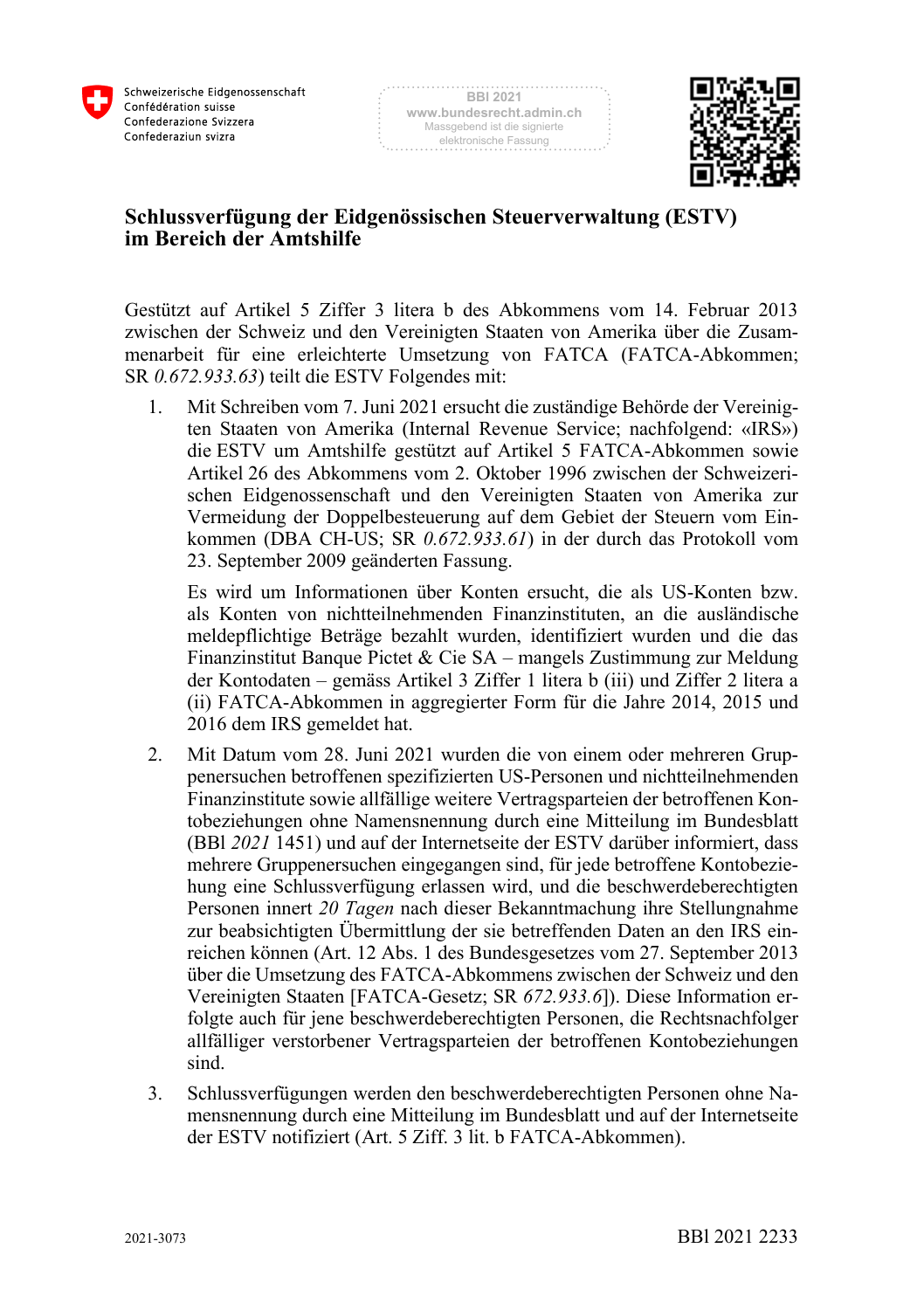- 4. Mit heutigem Datum hat die ESTV Schlussverfügungen betreffend all jener Personen erlassen, die trotz erfolgter Notifikation weder dem vereinfachten Verfahren nach Artikel 16 des Bundesgesetzes vom 28. September 2012 über die internationale Amtshilfe in Steuersachen (StAhiG; SR *651.1*) zugestimmt noch der ESTV eine Schweizer Adresse oder eine zur Zustellung bevollmächtigte Person in der Schweiz mitgeteilt haben. Die ESTV eröffnet diese Schlussverfügungen durch die vorliegende Mitteilung.
- 5. Gegen die Schlussverfügung kann innert 30 Tagen nach Eröffnung bzw. vorliegender Mitteilung beim Bundesverwaltungsgericht Beschwerde geführt werden (Art. 5 Ziff. 3 lit. b FATCA-Abkommen i.V.m. Art. 19 StAhiG i.V.m. Art. 44 ff. des Bundesgesetzes vom 20. Dezember 1968 über das Verwaltungsverfahren [VwVG; SR *172.021*] i.V.m. Art. 31 ff. des Bundesgesetzes vom 17. Juni 2005 über das Bundesverwaltungsgericht [VGG; SR *173.32*]). Die Beschwerde ist an folgende Adresse zu richten: Bundesverwaltungsgericht, Abteilung I/Kammer 2, Vermerk: FATCA-Gruppenersuchen, Postfach, 9023 St. Gallen. Eine Kopie der Beschwerde ist an die Eidgenössische Steuerverwaltung, Dienst für Informationsaustausch in Steuersachen, Vermerk: FATCA-Gruppenersuchen, Eigerstrasse 65, 3003 Bern zu senden (Art. 5 Ziff. 3 lit. b FATCA-Abkommen). Jede der Schlussverfügung vorangehende Verfügung kann zusammen mit der Schlussverfügung angefochten werden (Art. 19 Abs. 1 StAhiG). Die Beschwerdeschrift hat die Begehren, deren Begründung mit Angabe der Beweismittel und die Unterschrift der beschwerdeführenden Person oder ihrer Vertretung zu enthalten. Die angefochtene Verfügung und die Beweismittel sind, soweit sie die beschwerdeführende Partei in Händen hat, beizulegen (Art. 52 Abs. 1 VwVG). Die Bestimmungen über den Stillstand der Fristen gemäss Artikel 22*a* Absatz 1 VwVG sind nicht anwendbar (Art. 5 Abs. 2 StAhiG). Die Beschwerde hat aufschiebende Wirkung (Art. 19 Abs. 3 StAhiG).
- 6. Die begründete Schlussverfügung kann bei der Eidgenössischen Steuerverwaltung, Eigerstrasse 65, 3003 Bern, eingeholt werden.
- 7. Die vorliegende Mitteilung erfolgt auch in französischer und italienischer Sprache, sowie in englischer Sprache gemäss Beilage.

30. September 2021 Eidgenössische Steuerverwaltung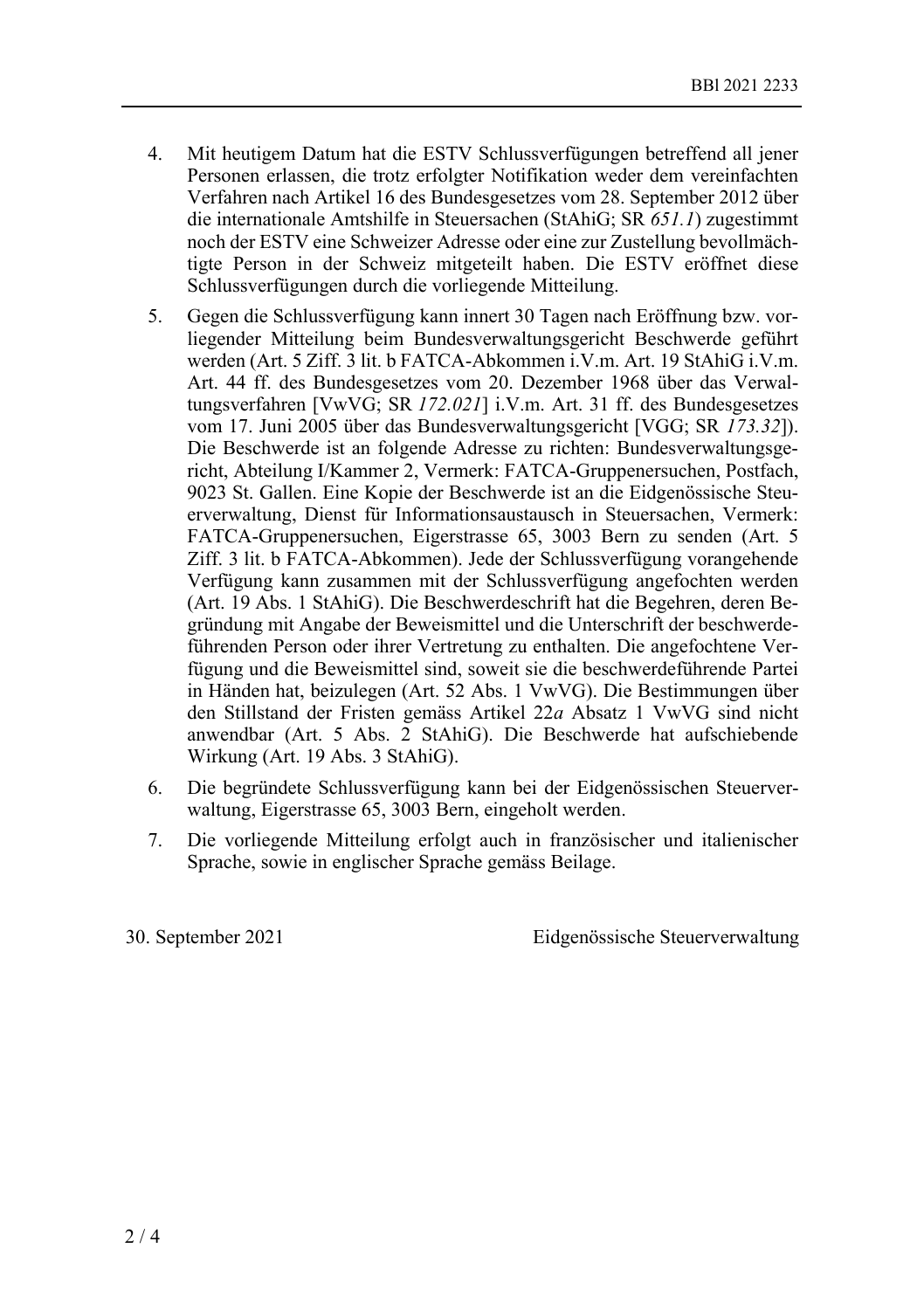## **Final decree of the Swiss Federal Tax Administration (FTA) – Administrative Assistance**

Based on Article 5 paragraph 3 letter b of the Agreement of 14 February 2013 between Switzerland and the United States of America for Cooperation to Facilitate the Implementation of FATCA (FATCA Agreement; SR *0.672.933.63*), the FTA makes the following announcement:

1. By letter dated 7 June 2021, the competent authority of the United States of America (Internal Revenue Service; hereinafter: «IRS») requests the FTA for administrative assistance based on Article 5 of the FATCA Agreement and Article 26 of the Agreement of 2 October 1996 between the Swiss Confederation and the United States of America for the Avoidance of Double Taxation with Respect to Taxes on Income (DTA CH-US; SR *0.672.933.61*) as amended by the Protocol of 23 September 2009.

Information is requested concerning accounts that were identified as US accounts or as accounts of nonparticipating financial institutions to which foreign reportable amounts had been paid, which the financial institution Banque Pictet & Cie SA – in the absence of a consent to the reporting of account information – has reported to the IRS in aggregated form for the years 2014, 2015 and 2016 pursuant to Article 3 paragraph 1 letter b (iii) and paragraph 2 letter a (ii) of the FATCA Agreement.

- 2. On 28 June 2021, the specified US persons and nonparticipating financial institutions concerned by one or more group requests as well as any other parties to the account relationships concerned were informed on an anonymous basis by a notification in the Federal Gazette (BBl *2021* 1451) and on the website of the FTA that several group requests have been received, that a final decree will be issued for each account relationship, and that the persons entitled to appeal may submit their opinion on the intended transmission of their data to the IRS within *20 days* of this notification (Art. 12 para. 1 of the Federal Act of 27 September 2013 on the Implementation of the FATCA Agreement between Switzerland and the United States [FATCA Act; SR *672.933.6*]). The same information was also given to the persons entitled to appeal who are legal successors of any deceased contracting parties to the account relationships concerned.
- 3. Final decrees are notified to the persons entitled to appeal on an anonymous basis by a publication in the Federal Gazette and on the website of the FTA (Art. 5 para. 3 let. b FATCA Agreement).
- 4. Today, the FTA has issued final decrees concerning each person who, despite notification, neither consented to the simplified procedure in accordance with Article 16 of the Federal Act of 28 September 2012 on International Administrative Assistance in Tax Matters (TAAA; SR *651.1*), nor provided the FTA with a Swiss address or a person in Switzerland authorised to receive service. The FTA notifies these final decrees with the present publication.